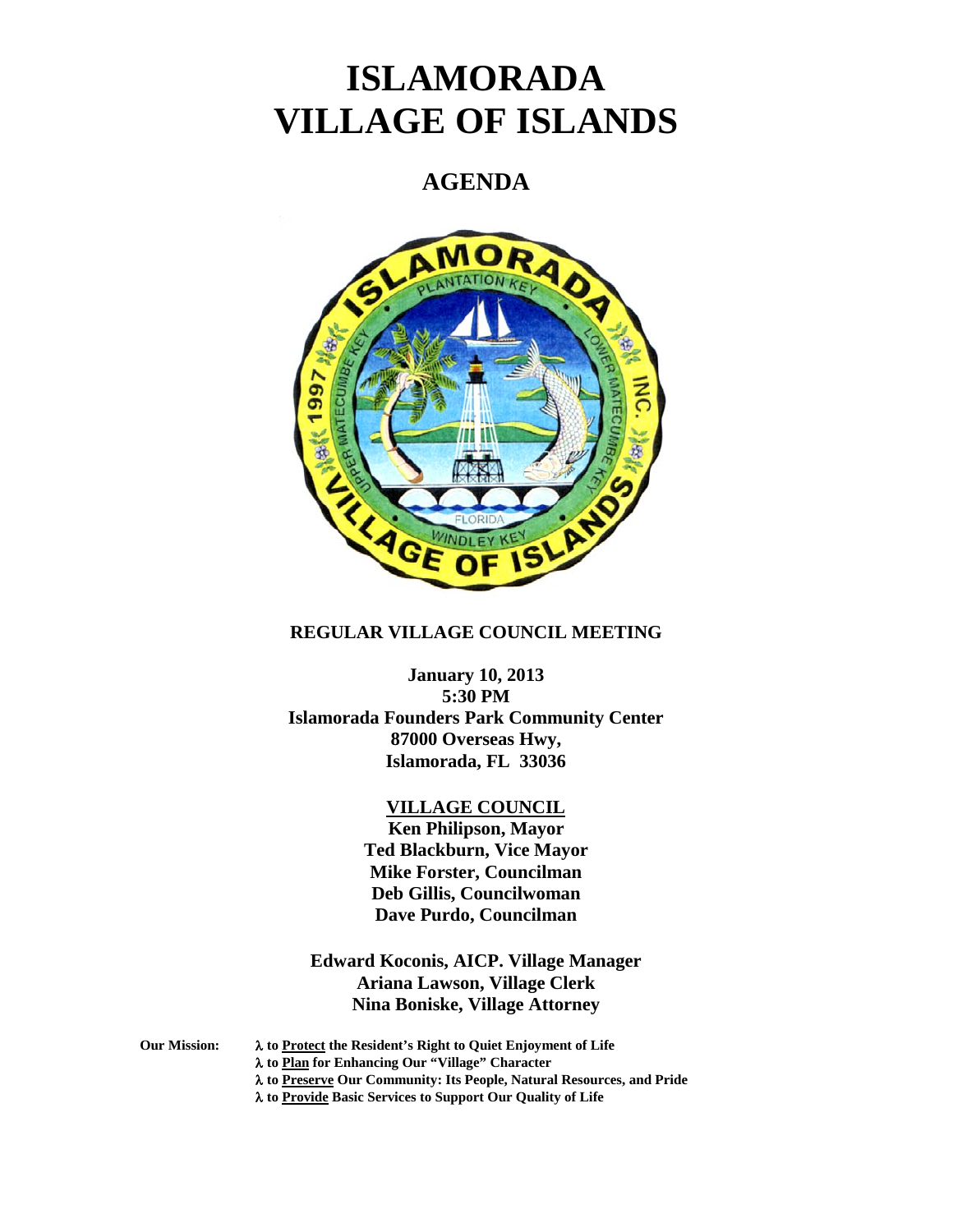

#### **ISLAMORADA, VILLAGE OF ISLANDS REGULAR VILLAGE COUNCIL MEETING**

#### **Founders Park Community Center 87000 Overseas Hwy Islamorada, FL 33036 January 10, 2013 5:30 PM**

# **I. CALL TO ORDER\ROLL CALL**

#### **II. PLEDGE OF ALLEGIANCE**

#### **III. PRESENTATIONS AND ANNOUNCEMENTS**

**A.** Proclamation Wounded Warrior Soldier Ride Day – Friday, January 11, 2013

#### **IV. PUBLIC COMMENT**

**V. AGENDA: Request for Deletion / Emergency Additions**

# **VI. CITIZENS' ADVISORY COMMITTEE UPDATES**

#### **VII. VILLAGE MANAGER REPORTS AND UPDATES**

**A.** Status Update on Amendment of Noise Ordinance

#### **VIII. CONSENT AGENDA**

**IX.** 

(All items on the Consent Agenda are considered routine by the Village Council and will be approved by one motion. There will be no separate discussion of these items unless a Councilmember so requests, in which event, the item will be moved to the Main Agenda.)

| A. Minutes:<br>December 13, 2012 Regular Village Council Meeting                                                                     | TAR <sub>1</sub> |
|--------------------------------------------------------------------------------------------------------------------------------------|------------------|
| ORDINANCES                                                                                                                           |                  |
| <b>A.</b> First Reading – Consideration of an Ordinance Amending Chapter 2,<br>Article IV of the Village Code, Purchasing Provisions | TAB 2            |
| <b>B.</b> Second Reading – Future Land Use Map (FLUM) Amendment<br>FLRZ-12-02 for Barbro LLC                                         | TAB <sub>3</sub> |
| $\sim$ $\sim$                                                                                                                        |                  |